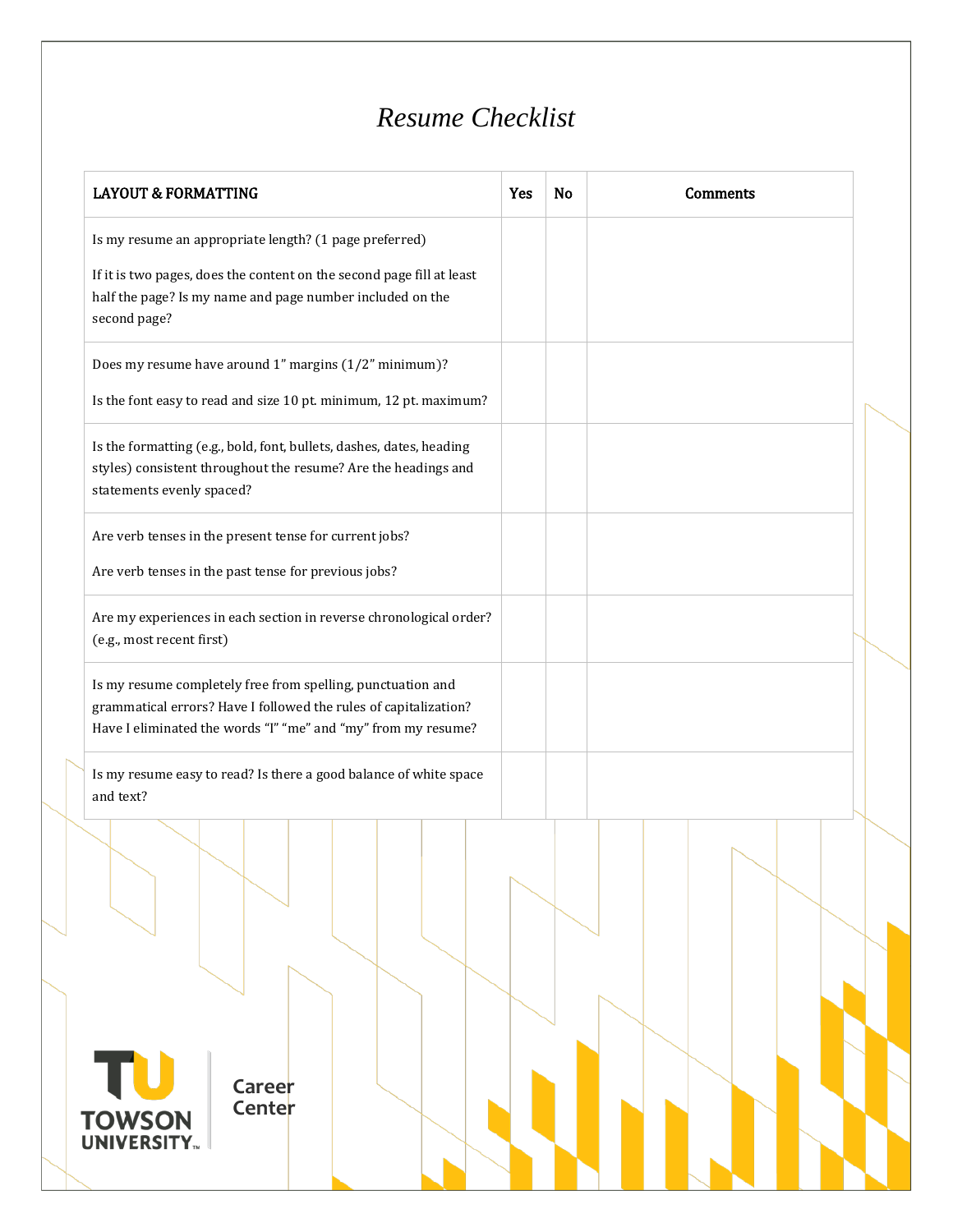| <b>CONTENT</b>                                                                                                                                                                                                                                                                                                                                                          | Yes | <b>No</b> | <b>Comments</b> |  |
|-------------------------------------------------------------------------------------------------------------------------------------------------------------------------------------------------------------------------------------------------------------------------------------------------------------------------------------------------------------------------|-----|-----------|-----------------|--|
| Contact Header: Is my name at the top of the page and in bold (18<br>pt. font)? Are my address, phone number and email easy to read?<br>Is this contact information the best way for an employer to reach<br>me?                                                                                                                                                        |     |           |                 |  |
| ** If posting resume on public job board, do not include full<br>address. List City, State.                                                                                                                                                                                                                                                                             |     |           |                 |  |
| Objective (optional): Does my objective statement clearly state<br>what I am seeking and what I will bring to the position?                                                                                                                                                                                                                                             |     |           |                 |  |
| Headings: Did I include the following headings: Education,<br>Experience and Skills? Are there headings that will help draw<br>attention to the most relevant information for this position<br>(Related Coursework, Related Experience, Internship Experience,<br>Research, Leadership Activities, Honors & Awards, Certifications,<br>Professional Memberships, etc.)? |     |           |                 |  |
| Education: Does my education section state my institution (e.g.,<br>Towson University), institution location (e.g., Towson, MD), official<br>degree (e.g., Bachelor of Science), major, minor, and graduation<br>date (month and year)?                                                                                                                                 |     |           |                 |  |
| Did I include my cumulative GPA (if a 3.0 or above)? Is my GPA<br>accurate? (optional)<br>Are there any relevant honors or awards that I want to include in<br>this section? (e.g., Dean's List)                                                                                                                                                                        |     |           |                 |  |
| If more than one degree is included, are they listed in reverse<br>chronological order? (Note: high school usually drops off the<br>resume by sophomore year)                                                                                                                                                                                                           |     |           |                 |  |
| Did I include study abroad experience? (if applicable)                                                                                                                                                                                                                                                                                                                  |     |           |                 |  |
| Did I include relevant coursework/course project experience? (if<br>applicable)                                                                                                                                                                                                                                                                                         |     |           |                 |  |
| Career<br>Center<br><b>TOWSON</b><br><b>UNIVERSITY.</b>                                                                                                                                                                                                                                                                                                                 |     |           |                 |  |